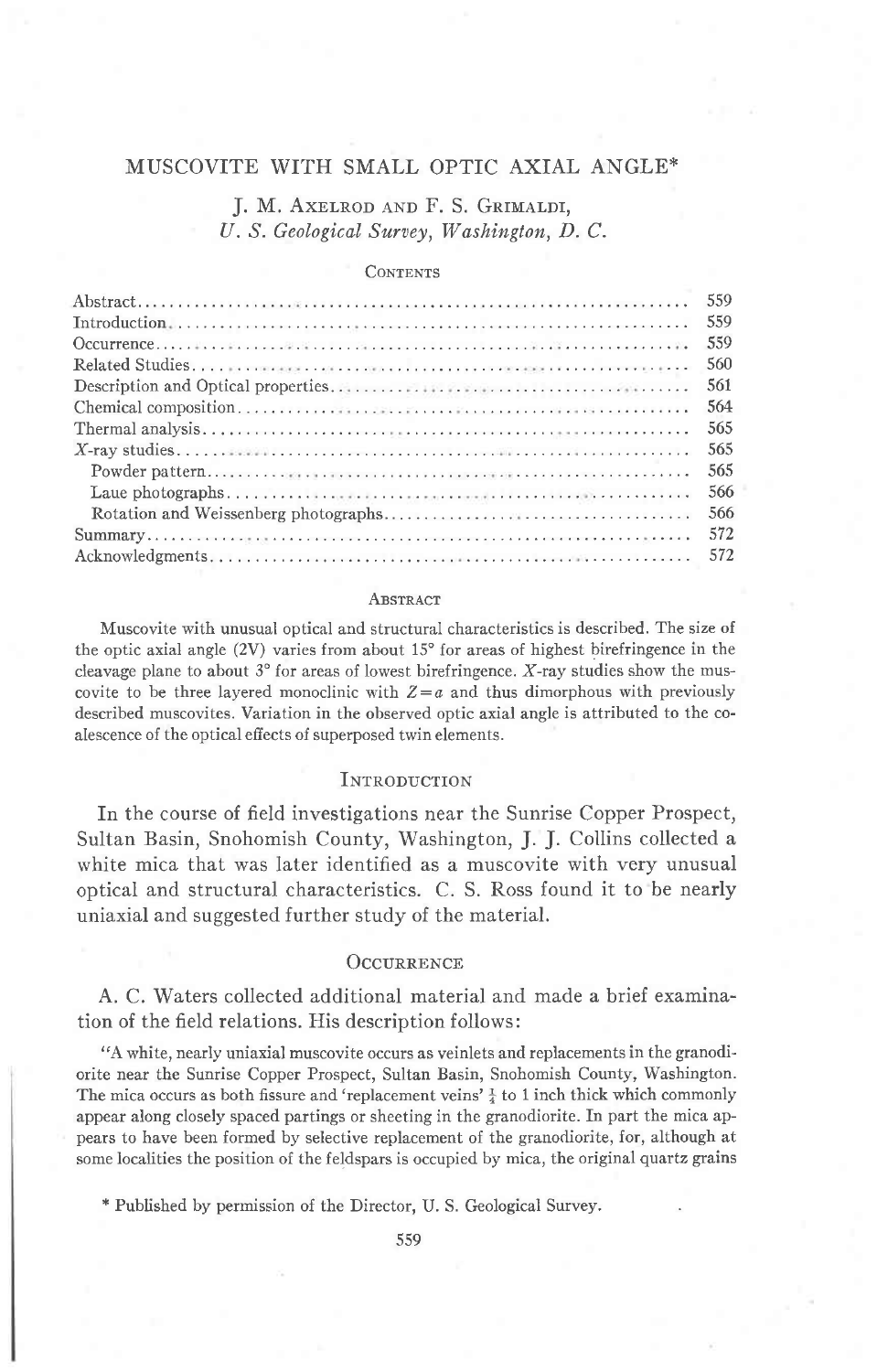are intact. Hot gases, following the sheeting in the granite rock, probably were the agents that formed the mica. The process probably is similar to greisenization.

"The mode of occurrence of the mica bears a striking resemblance to the occurrence of siderophyllite in 'replacement veins'in the Tertiary granite of the Mourne mountains in Northern Ireland, described by Nockolds and Richey.<sup>1</sup> The field relations and general appearance of the veinlets at the Sunrise Prospect are similar to those in the Mournes."

#### RELATED STUDIES

Muscovites with small optic axial angles have been reported in the literature, but they are rare. Carl Schmidt<sup>2</sup> found, in a gneiss from the Adula Mountains, Switzerland, a green pleochroic muscovite that was uniaxial. It became biaxial on heating and on cooling became uniaxial again. Kunitz<sup>3</sup> reported a uniaxial muscovite in mica schist from Mt. Mucrone. After the ignition of the mica flakes Kunitz could detect no substantial change in the size of the optic axial angle. Recently Postel and Adelhelm<sup>4</sup> described a white muscovite in the Wissahickon formation with low values of 2V varying between  $22^{\circ}$  and  $50^{\circ}$ . Laue photographs of the mica showed radial diffuseness or "asterism," and Postel and Adelhelm suggested that the degree of radial difiuseness might be connected with the low and varying values of 2V observed on the mica.

A detailed analysis of the structure of muscovite was made by Jackson and West.<sup>5</sup> Hendricks<sup>6</sup> has shown that the structure of other micas is more complex, and that most of them are polymorphic, the polymorphism resulting from different arrangements of the layers. Hendricks found no polymorphism in muscovite; all 19 studied specimens had the same two-layer monoclinic structure. In every specimen the optic axial angle  $(2V)$  was between  $34^{\circ}$  and  $50^{\circ}$ , and the plane of the optic axes was normal to the  $b$  axis. He found that the distinguishing feature of the muscovite structure is a distortion from the ideal structure shown by the presence of certain reflections absent for the ideal structure. This distortion results from the incomplete filling of the octahedral positions

<sup>1</sup> Nockolds, S. R., and Richey, J. E., Replacement veins in the Mourne Mountains granites: Am. Jour. Sci., 237, 27-47 (1939).

<sup>2</sup> Schmidt, C., Die Gesteine des Adulamassivs: Beitr. Geol. Karte Schweiz, Anhang Lief., 25, 32 (1891).

3 Kunitz, W., Die Beziehungen zwischen der chemischen Zusammensetzung und den physikalisch-optischen Eigenschaften innerhalb der Glimmergruppe: Neues Jahrb., Beilage-Band,5O,383 (1924).

<sup>4</sup> Postel, A. W., and Adelhelm, W., White mica in the Wissahickon complex:  $Am.$  Mineral., 29, 279-290 (1944).

<sup>5</sup> Jackson, W. W., and West, J., The crystal structure of muscovite: Zeit. Kryst. Min., 76,21t-227 (1930).

Jackson, W. W., and West, J., The crystal structure of muscovite: Zeit. Kryst. Min., 85, 160-164 (1933).

 $6$  Hendricks, S. B., and Jefferson, M. E., Polymorphism of the micas: Am. Mineral., 24, 729-77r (1939).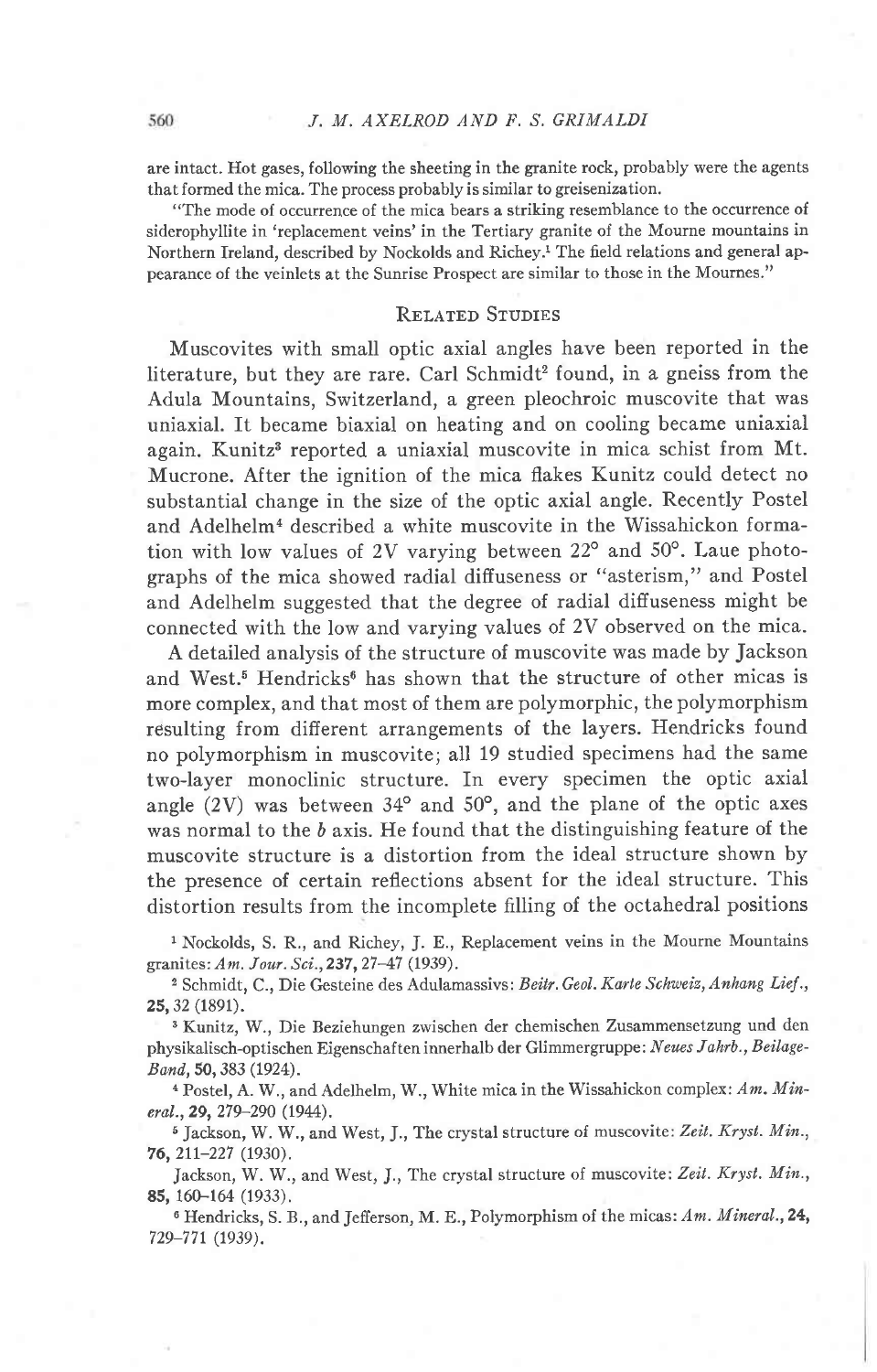and was considered by Hendricks to be the factor leading to a unique requirement on the successive stacking of layers.

For many of the micas Hendricks found appreciable diffuse scattering in Weissenberg photographs along  $(h_a k_a l)$ ,  $k \neq 3n$  curves. This showed up as radial streaks in Laue photographs of the micas taken with the incident  $x$ -ray beam normal to the cleavage plane. Both were explained in terms of constant h and h indices with continuous variation of the  $l$  index resulting from a variable periodicity in the stacking of the mica layers in such a manner that planes with the  $k$  index a multiple of three were apparently undisturbed. He did not find diffuse scattering for any muscovite.

Asterism was encountered by Postel and Adelhelm in Laue patterns of muscovite and the Sultan Basin muscovite exhibits similar radial diffuseness. H. C. Vacher<sup>7</sup> observed that permanent asterism could be developed or increased in micas by heating biotite or phlogopite to about  $500^{\circ}$  C. or muscovite to  $800^{\circ}$  C. The asterism developed in phlogopite at 190° to 385° mostly disappeared on cooling.

# DESCRIPTION AND OPTICAL PROPERTIES

The mica from Sultan Basin consists of wedge-shaped aggregates of trowel-shaped crystal segments. The segments, about  $4\times3\times\frac{1}{2}$  millimeters in size, are ruled parallel to the directions  $AC$  and  $AD$  of Fig.  $1(a)$ , and much of the surface is ribbed or corrugated parallel to these rulings. There is a slight bending along  $AB$  (variable from crystal to crystal) so that the mica flakes do not lie completely flat on a slide. The segments cleave into thin elastic laminae that often split along the rulings to form narrow strips. These rulings, by analogy with muscovite in general, correspond to traces of glide planes or to pressure lines.

Under crossed nicols the flakes are seen to be twinned and  $AB$  in Fig.  $1(a)$  may be taken as the trace of the composition plane. AB appears only under crossed nicols and as a narrow region of low birefringence. It is presumably the result of intergrowth or superposition of twins in the area as this region is almost uniaxial  $(2V=3^{\circ})$ . The twinning is repeated in a few crystals so that if extended further it would give forms with pseudohexagonal symmetry. The direction of the optic axial plane in each half of the flake and in the region  $AB$  is shown in Fig. 1(a). In the twins it is parallel to  $RS$  and  $RT$  and the direction is invariant over the whole of each twin. The relative orientation of the rulings and the axial plane indicate that  $Z = a$  and the mica is in the second class of Reusch<sup>8</sup> used by

7 Vacher, H. C., in Hidnert, P., and Dickson, G., Some physical properties of mica: Jour' Research, Nat. Bur. Standards, SS, 339-342 (1945).

<sup>8</sup> Reusch, E., Über die Kornerprobe am zweiachsigen Glimmer: K. Akad. Wiss., Berlin, M onatsberichte, 429 (1868).

561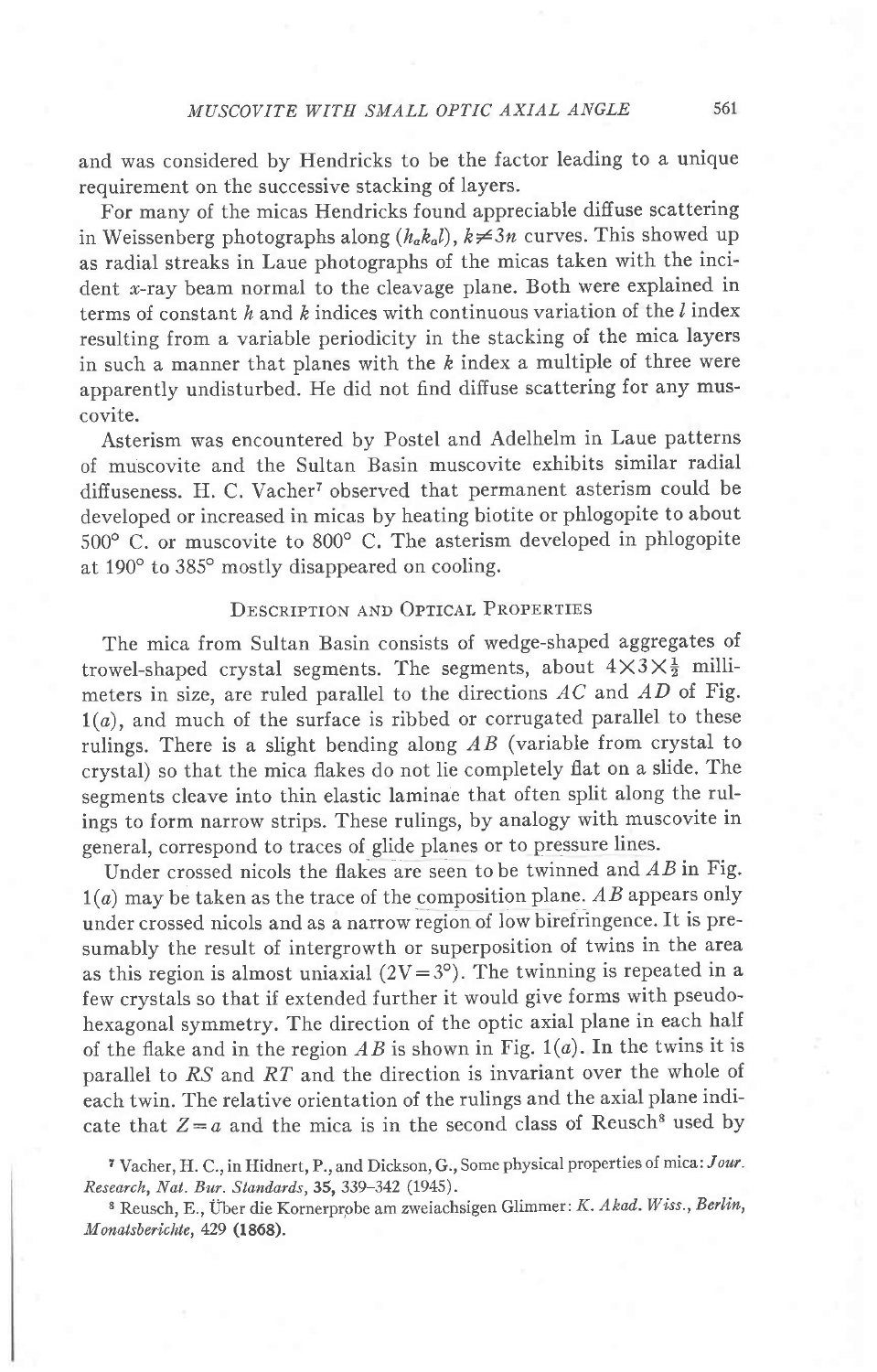Dana.<sup>9</sup> The twinning axis for the common mica twin law is  $[310]$  which, for  $Z=a$ , is normal to AB, and in the cleavage plane. A rotation of 180<sup>o</sup> about the twin axis gives an apparent rotation of the axial plane in the



FIG. 1(a). Optical orientation.

cleavage plane of  $60^\circ$ . Part I is therefore related to Part II by the common mica twin law; the composition surface is normal to the twinning axis.



FIG. 1(b). Photomicrographs with crossed nicols.

e Dana, E. S,, and Ford, W. E., A Textbook of Mineralogy, 4th ed., p. 658 (1932).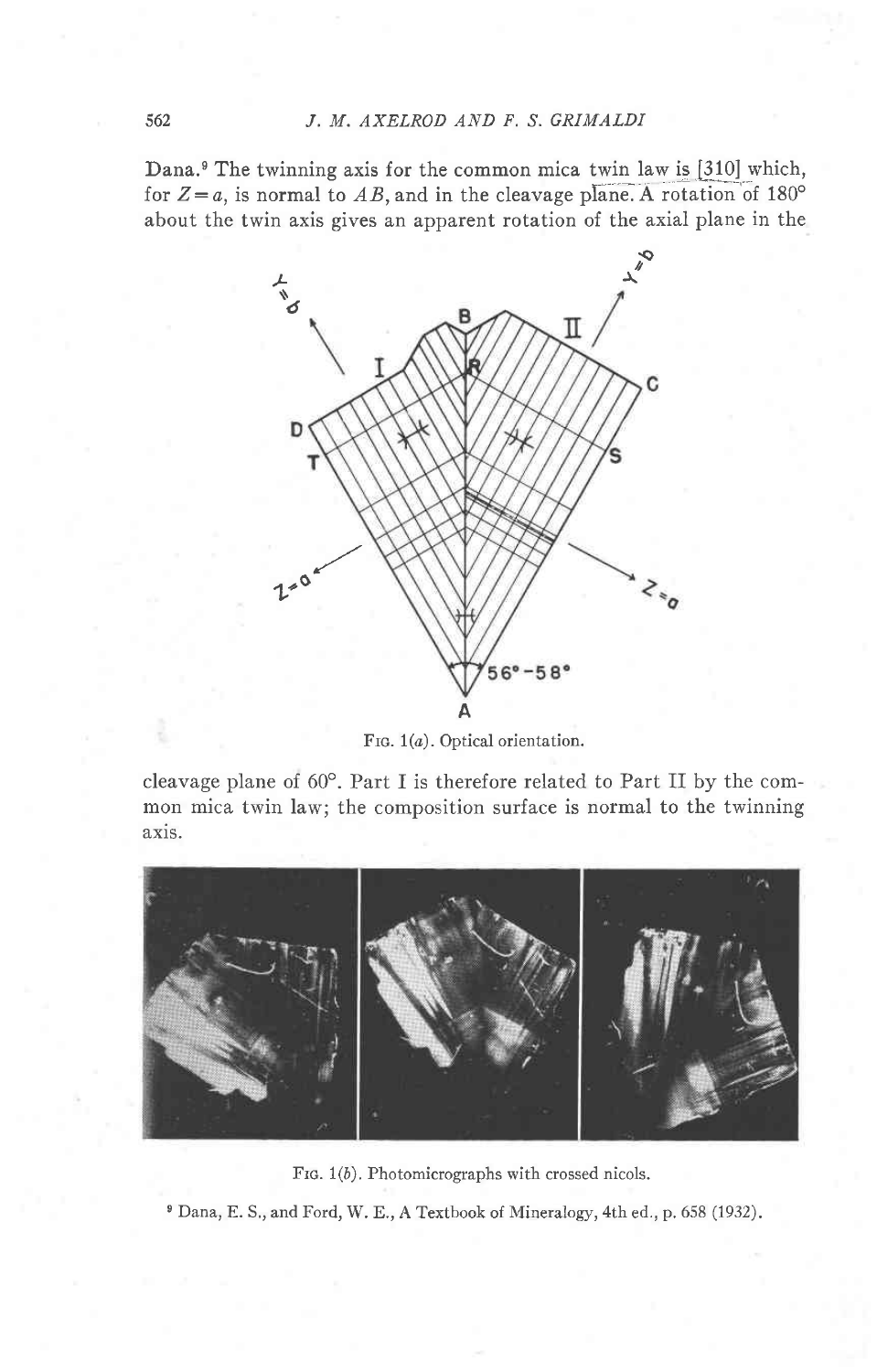Striations parallel to  $RS$  and  $RT$  appear under both uncrossed and crossed nicols. They are faint under uncrossed nicols and may be due to the slight difierences in index of refraction. Under crossed nicols these striations, for the most part, are sharp and appear as bands of lower and higher birefringence. Striations parallel to  $AC$  and  $AD$  are due to bends and cracks in the crystal. No spot could be found on a dark streak parallel to  $AC$  or  $AD$  which did not at some point in the rotation of the flake between crossed nicols become as bright as the rest of the band parallel to RS or RT in which it lay. The size of the optic axial angle  $(2V)$  for the bands of lower birefringence is always smaller than  $15^{\circ}$ , the value approached by the bright areas, and varies from area to area. The lower the birefringence the smaller 2V becomes; it is  $3^\circ$  for areas of lowest birefringence. In these regions the isogyres are also more diffuse.

Any explanation of the variation based on twinning such that the orientation of the cleavage plane would be changed is ruled out, because any such regions with the cleavage plane not perpendicular to the light path would show a higher instead of a lower birefringence. The low 2V may, however, be a result of superposition of twins such as occurs at  $AB$ . The net result is as if equal amounts of I and II were rotated clockwise  $60^{\circ}$  and made to interleave with I, or rotated counterclockwise  $60^{\circ}$ and made to interleave with II. The combination would consist of equal thicknesses of mica superimposed at all angle multiples of  $60^{\circ}$  and may be formed by repeated twinning according to the mica law with composition plane (001). It would be essentially the same as one of the combinations mechanically built by  $Result$  which he describes as giving an almost perfect uniaxial figure. The varying size of 2V would then result from combinations of the rotated members with varying amounts of the unrotated twin I or If. The bands of lower and higher birefringence require additional composition planes approximately parallel to (010).

From another viewpoint, the mica has a different crystal structure in the regions showing a smaller optic angle. Only two structures need be involved to produce all the effects described, as varying amounts of the two structures combined in parallel orientation would give the various differences in the size of the optic axial angle. X-ray work described in a following section did not reveal any definite structural difference so that the first explanation is taken as the more probable one.

The optical properties of the muscovite from Sultan Basin were measured in white light on portions of flakes showing maximum birefringence in the cleavage plane.

<sup>10</sup> Reusch, E., Untersuchung über Glimmercombinationen: Poggendorff's Annalen, 138, 628-638 (1869).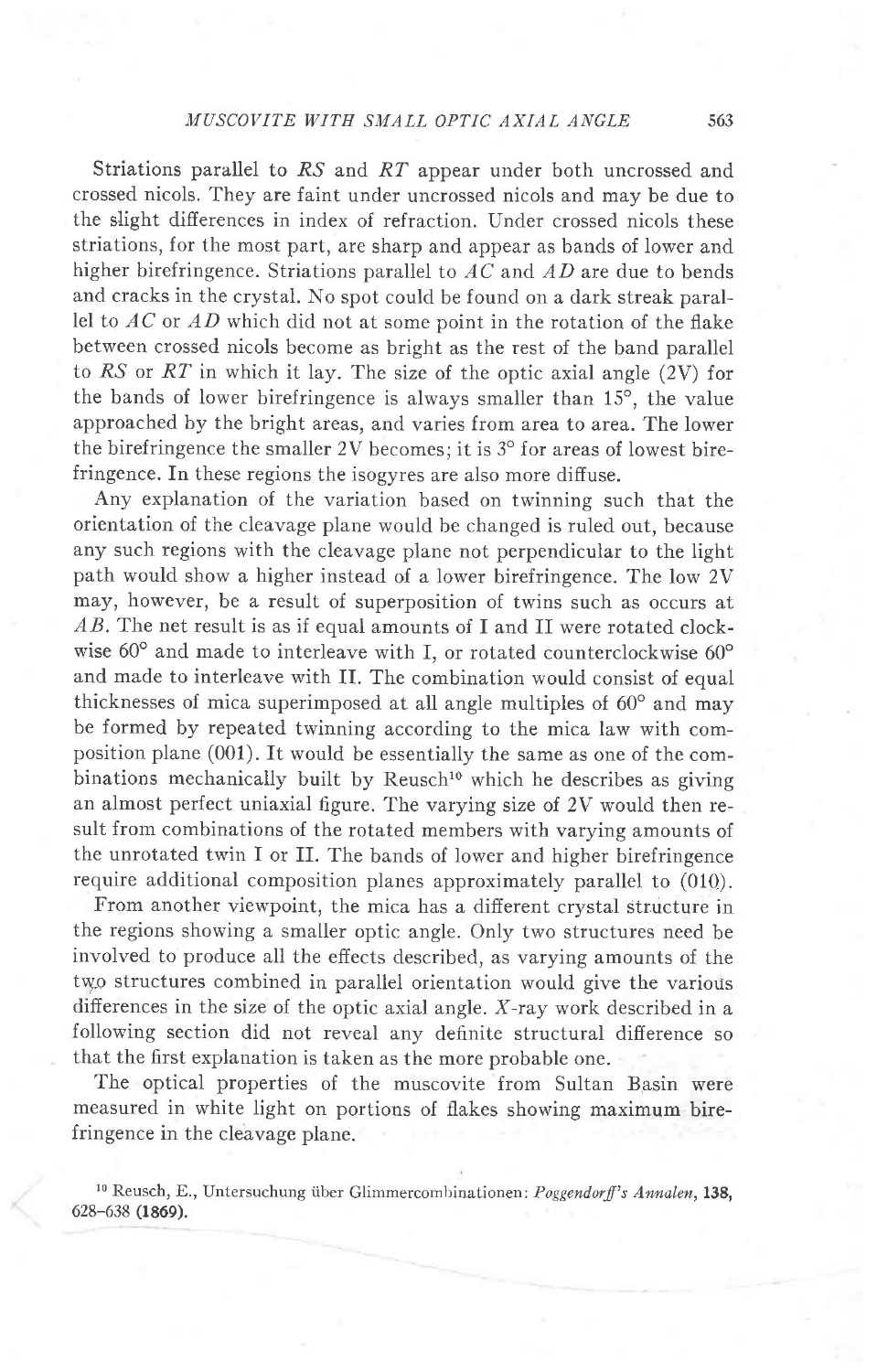Biaxial negative:  $\alpha$  = 1.555 + .003  $\beta = 1.589 \pm .003$  $\gamma = 1.590 \pm .003$ Pleochroism feeble:  $X =$  pale yellow with some green,  $Y=Z=$  deeper yellow with more green.  $2V = 15^{\circ} + 3^{\circ}$  $Z=a$ 

The  $\alpha$  index was measured on several small cleavage plates of mica standing on edge in flour dough with their protruding ends immersed in index oil. The values of the indices are somewhat uncertain because of the corrugated nature of the material, but are sufficiently accurate to establish that the maximum birefringence is the same as in the more common muscovite. The values of  $\beta$  and  $\gamma$  agree closely with Winchell's<sup>11</sup> data on the muscovite system.

## CHEMICAL COMPOSITION

The chemical analysis of the mica from Sultan Basin is given in Table 1. The calculation of the atomic ratios was made by the method devised



Frc. 2. Thermal dehydration curves.

by Stevens<sup>12,13</sup> on the basis of 22 anion and cation equivalents in the simple mica formula. The formula obtained is that of muscovite.

11 Winchell, A. N., Elements of Optical Mineralogy, Part II, p. 268 (1933).

<sup>12</sup> Stevens, R. E., New analyses of lepidolites and their interpretation: Am. Mineral., 23,607-628 (1938).

13 Stevens, R. E., A system for calculating analyses of micas and related minerals to end members: U. S. Geol. Survey, Bull. 950, 101-119 (1946).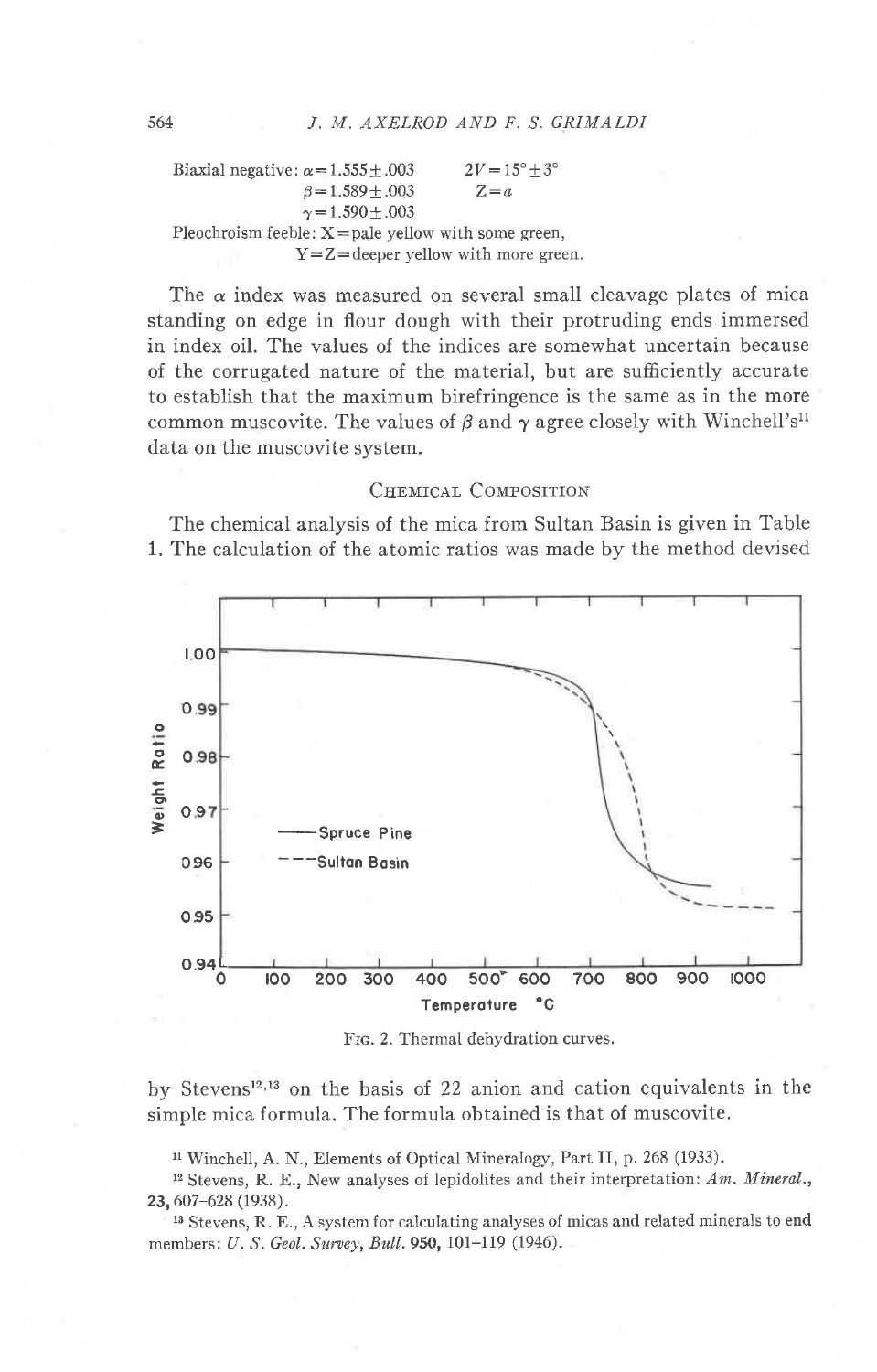|                                |        | Equivalents                                 |               |                       |      |  |
|--------------------------------|--------|---------------------------------------------|---------------|-----------------------|------|--|
|                                |        | $\epsilon$                                  | $e' = 3.993e$ | Atomic Ratios         |      |  |
| SiO <sub>2</sub>               | 46.77  | 3.113                                       | 12.43         | Si                    | 3.11 |  |
|                                |        |                                             |               | Al                    | .89  |  |
|                                |        |                                             |               |                       |      |  |
|                                |        |                                             |               | $\Sigma$ Tetrahedral  | 4.00 |  |
| $Al_2O_3$                      | 34.75  | 2.044                                       | 8.16          | A1                    | 1.83 |  |
| Fe <sub>2</sub> O <sub>3</sub> | .71    | .028                                        | .11           | $Fe + + +$            | .04  |  |
| FeO                            | .77    | .021                                        | .08           | $Fe++$                | .04  |  |
| MgO                            | .92    | .046                                        | .18           | Mg                    | .09  |  |
| TiO <sub>2</sub>               | .21    | .011                                        | .04           | Ti                    | .01  |  |
|                                |        |                                             |               |                       |      |  |
|                                |        |                                             |               | $\Sigma$ Octahedral   | 2.01 |  |
| CaO                            | .13    | .005                                        | .02           | Ca                    | .01  |  |
| Na <sub>2</sub> O              | .47    | .015                                        | .06           | N <sub>a</sub>        | .06  |  |
| $K_2O$                         | 10.61  | .225                                        | .90           | K                     | .90  |  |
| BaO                            | .13    | .002                                        | .01           | Ba                    | .01  |  |
|                                |        | 5.509                                       | 21.99         | $\Sigma$ Large Cation | 0.98 |  |
| $\mathbf F$                    | .16    | .008                                        | .03           | $\mathbf F$           | .03  |  |
| Total H <sub>2</sub> O         | 4.48   | .497                                        | 1.98          | OH                    | 1.98 |  |
|                                |        |                                             |               |                       |      |  |
|                                | 100.11 |                                             |               | $F+OH$                | 2.01 |  |
| Less $O = F$                   | .07    | Formula:                                    |               |                       |      |  |
| Total                          | 100.04 | $(KNaCaBa)_{0.98}(AlFe''Fe''' MgTi)_{2.01}$ |               |                       |      |  |
| Specific Gravity               | 2.82   | $(SiAl)_{4.00}O_{10.01}(F, OH)_{2.01}$      |               |                       |      |  |

#### TABLE 1. ANALYSIS OF THE MICA FROM SULTAN BASIN, SNOHOMISH COUNTY, WASHINGTON

Spectrographic examination by K. J. Murata showed, as the only other constituents:  $Li_2O = 0.02$ , and  $Rb_2O = 0.05$ .

## THERMAL ANALYSIS

P. G. Nutting determined the thermal dehydration curves of the muscovite from Sultan Basin and of a muscovite from Spruce Pine  $(Am, Am)$ *Mineral.*, 27, 527, 1942; Am. Mineral., 24, 759, 1939). The latter represents a common muscovite. The results are plotted in Fig. 2. The muscovite from Sultan Basin gives off the last of its water at a slightly higher temperature (about 50°) than does the muscovite from Spruce Pine, but this is within the limits of variation for muscovite.

## X-RAY STUDIES

#### Powder patterns

The powder pattern of the mica had only minor differences from the patterns of muscovites from eleven other localities. The patterns of the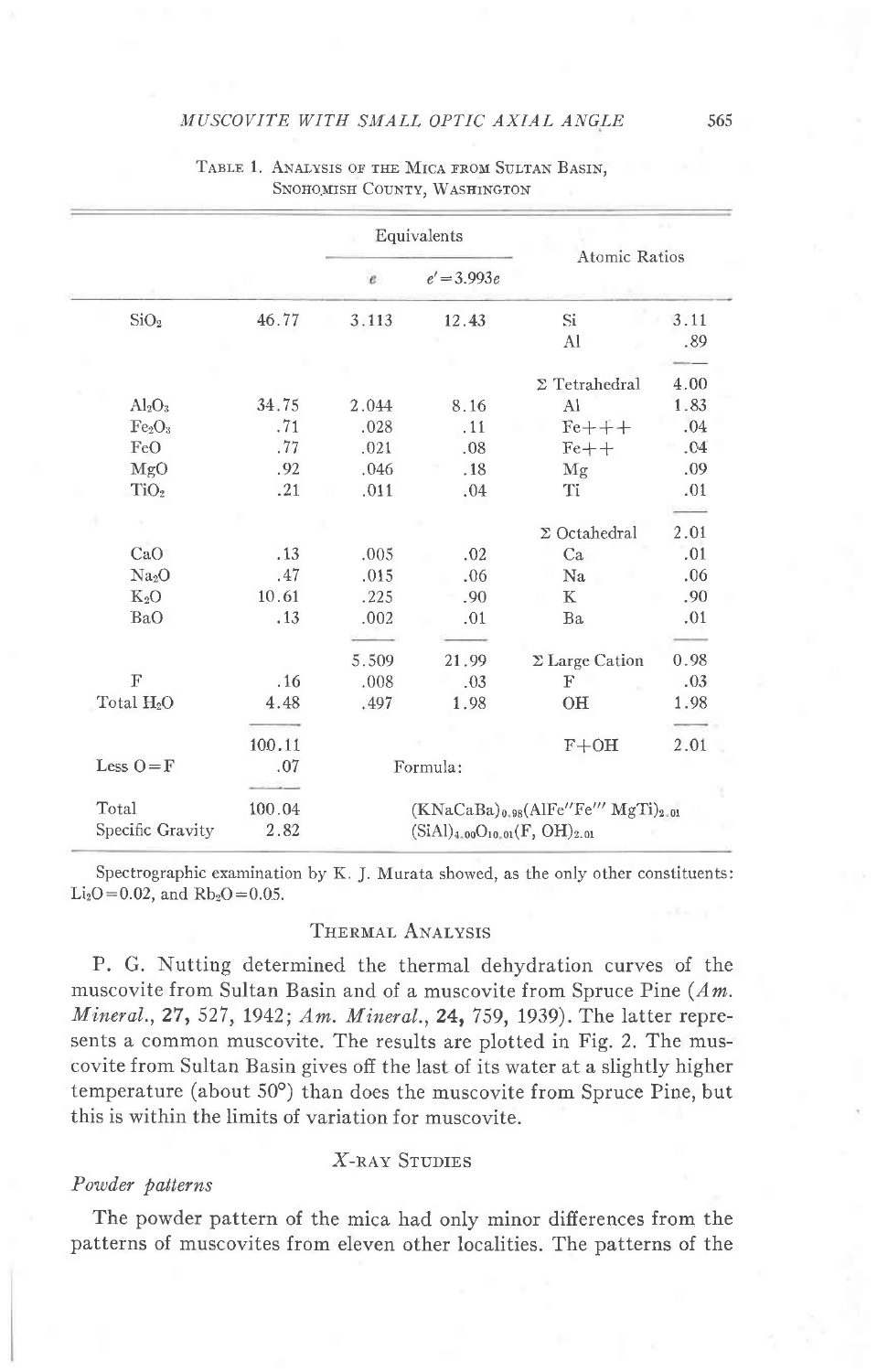eleven other muscovites were identical, the pattern of the muscovite from Sultan Basin differing from them in that it had no lines at 2.99  $\AA$ , 3.20 Å, 3.49 Å, and 4.12 Å, and a stronger line at 3.10 Å. Fig. 3 illustrates the two patterns and the measurements are given in Table 2.

## Laue Photographs

Laue photographs with the beam perpendicular to the cleavage plane were taken in an attempt to determine the symmetry of the muscovite from Sultan Basin and to detect structural differences between areas with large 2V and areas with small 2V. Over 20 specimens were carefully cut out from areas showing a minimum of warping. When mounted on a two-circle goniometer for orientation they gave poor signals indicating that they were warped. Unavoidable small variations from the nominal orientation caused more difierence in the appearance of the Laue patterns in regard to intensities and positions of spots than any structural differences among the samples, and therefore no reliance was placed on Laue patterns for symmetry determination. All patterns were, however, approximately trigonal and all showed some asterism. Fig.  $4$  (b) illustrates a typical Laue pattern. Fig. 4 (a) and 4 (c) were taken using the same flake and illustrate effects produced when the X-ray beam is not perpendicular to the cleavage plate. The latter are shown to indicate some of the changes that warping could produce.

### Rotation and Weissenberg Photographs

Rotation pictures about the normal to the cleavage plane had layer lines corresponding to a 30 A spacing. Inasmuch as the thickness of a mica sheet is 10 A, the muscovite from Sultan Basin has a unit cell three layers high. This is the first muscovite for which a unit cell other than two layers high has been found.

Weissenberg photographs were then used with some success to study the symmetry of the muscovite from Sultan Basin. An area with a small optic axial angle  $(2V=3^{\circ})$  was first chosen and because of the threelayered structure, we looked first for rhombohedral symmetry. Weissenberg photographs were taken rotating the crystal fragment about [010], [110], [310], [100], [310], and [110] on the basis of  $Z=a$  and a monoclinic cell. If the crystal were trigonal the patterns for  $[110]$ ,  $[1\overline{10}]$ , and  $[100]$ should be identical as also the patterns for [310], [010], and [310]. Examination of the patterns revealed that [110] and [110] were identical while [100] differed slightly only with respect to diffuseness in the  $(h_a k_a l)$ zone lines. The same differences held for the  $b$  axis and pseudo  $b$  axis pictures. Figure 5 illustrates Weissenberg photographs taken about [110], [110], and [100]. An area with  $2V=13^{\circ}$ , whose Laue pattern is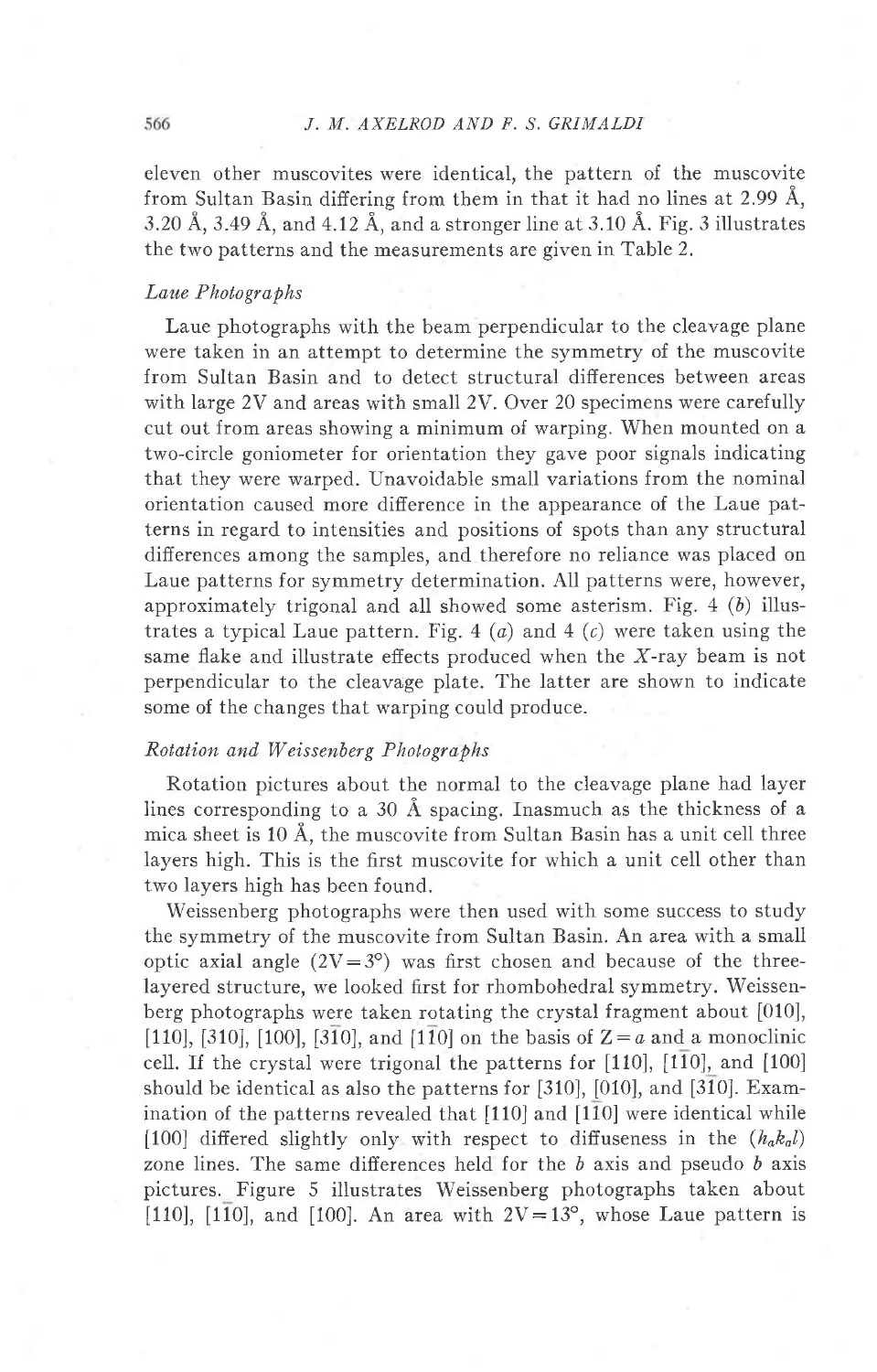



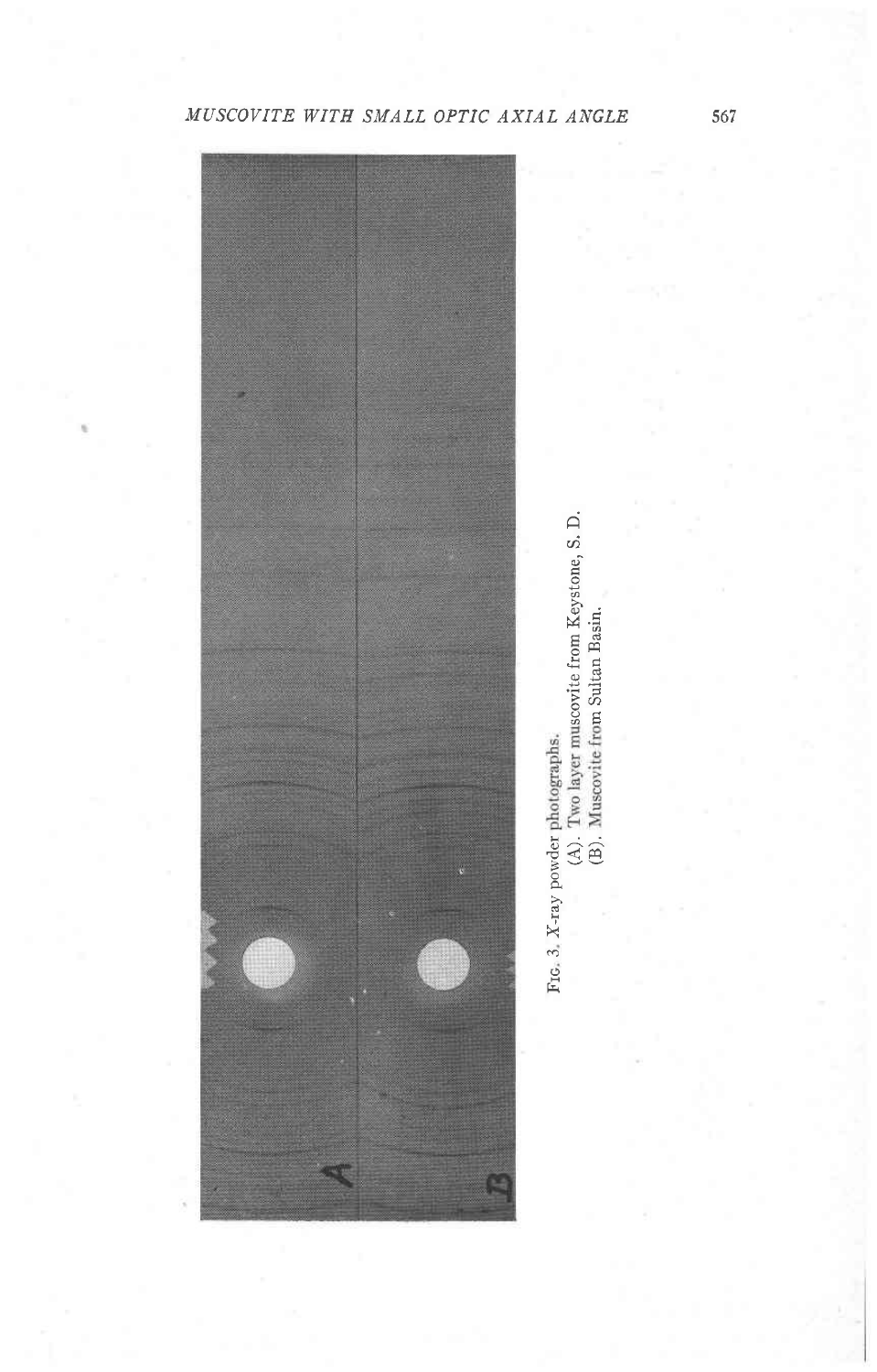| Sultan Basin<br>Fe radiation, unfiltered<br>$\lambda = 1.938 \text{\AA}$ |                  | Common muscovites<br>ASTM FILE, II 2177 |                         |  |
|--------------------------------------------------------------------------|------------------|-----------------------------------------|-------------------------|--|
| $\boldsymbol{d}$                                                         | $\boldsymbol{I}$ | $\boldsymbol{d}$                        | I                       |  |
| 9.97                                                                     | $10\,$           | 10.01                                   | $\,$ 8 $\,$             |  |
| 4.97                                                                     | $\overline{7}$   | 4.98                                    | $\boldsymbol{6}$        |  |
| 4.47                                                                     | 6                | 4.48                                    | $\overline{9}$          |  |
| 4.29                                                                     | $1\,$            | 4.30                                    | $\bf 4$                 |  |
|                                                                          |                  | 4.12                                    | $\bf 4$                 |  |
|                                                                          |                  |                                         |                         |  |
|                                                                          |                  | 3.96                                    | $\sqrt{2}$              |  |
| 3.86                                                                     | $\overline{4}$   | 3.88                                    | $\,4\,$                 |  |
| 3.68                                                                     | $6*$             | 3.72                                    | $\,$ 5 $\,$             |  |
| 3.59                                                                     | $\boldsymbol{2}$ | 3.56                                    | $\boldsymbol{2}$        |  |
|                                                                          |                  | 3.49                                    | 5                       |  |
|                                                                          |                  |                                         |                         |  |
| 3.32                                                                     | $10\,$           | 3.33                                    | $\mathbf{9}$            |  |
|                                                                          |                  | 3.20                                    | $\sqrt{6}$              |  |
| 3.10                                                                     | $4\,$            | 3.1                                     | $\,2$                   |  |
|                                                                          |                  | 2.99                                    | 6                       |  |
| 2.87                                                                     | 6                | 2.87                                    | 5                       |  |
|                                                                          |                  |                                         |                         |  |
| 2.82                                                                     | $\bf 4$          | 2.78                                    | $\,$ 5 $\,$             |  |
| 2.58                                                                     | $\overline{4}$   | 2.58                                    | $\bf{4}$                |  |
| 2.55                                                                     | $\!\!7$          | 2.56                                    | $10\,$                  |  |
| 2.49                                                                     | $\bf{4}$         | 2.49                                    | $\bf 4$                 |  |
| 2.45                                                                     | $\bf{4}$         | 2.46                                    | $\ensuremath{4}$        |  |
|                                                                          |                  |                                         | ×                       |  |
| 2.38                                                                     | $\,4\,$          | 2.38                                    | 6                       |  |
| 2.34                                                                     | $\overline{2}$   | 2.31                                    | $\ensuremath{4}$        |  |
| 2.24                                                                     | $\,1\,$          | 2.24                                    | $\bf{4}$                |  |
| 2.19                                                                     | $\,4\,$          | 2.20                                    | $\overline{3}$          |  |
| 2.13                                                                     | 6                | 2.13                                    | 6                       |  |
|                                                                          |                  |                                         |                         |  |
| 2.05                                                                     | $\,1\,$          | 2.05                                    | $\,2$                   |  |
| 1.997                                                                    | 8                | 1.99                                    | 8                       |  |
| 1.960                                                                    | $\,4\,$          | 1.95                                    | $\overline{\textbf{4}}$ |  |
| 1.819                                                                    | $\,2$            | 1.82                                    | $\sqrt{2}$              |  |
| 1.723                                                                    | $\bf 4$          | 1.76                                    | $\bf{4}$                |  |
|                                                                          |                  |                                         |                         |  |
| 1.650                                                                    | $\boldsymbol{6}$ | 1.65                                    | $\overline{7}$          |  |
| 1.606                                                                    | $\sqrt{2}$       | 1.60                                    | $\overline{4}$          |  |
| 1.516                                                                    | $\bf{4}$         |                                         |                         |  |
| 1,500                                                                    | 6                |                                         |                         |  |
| 1.426                                                                    | $\overline{c}$   |                                         |                         |  |
|                                                                          |                  |                                         |                         |  |
| 1.347                                                                    | 6                |                                         |                         |  |
| 1.296                                                                    | $\overline{4}$   |                                         |                         |  |
| 1.248                                                                    | 6                |                                         |                         |  |
| 1.222                                                                    | $\overline{2}$   |                                         |                         |  |
| 1.053                                                                    | $\overline{4}$   |                                         |                         |  |
|                                                                          |                  |                                         |                         |  |

TABLE 2. X-RAY POWDER PATTERNS OF MUSCOVITE

\* At least partly  $\beta$  radiation from 3.32.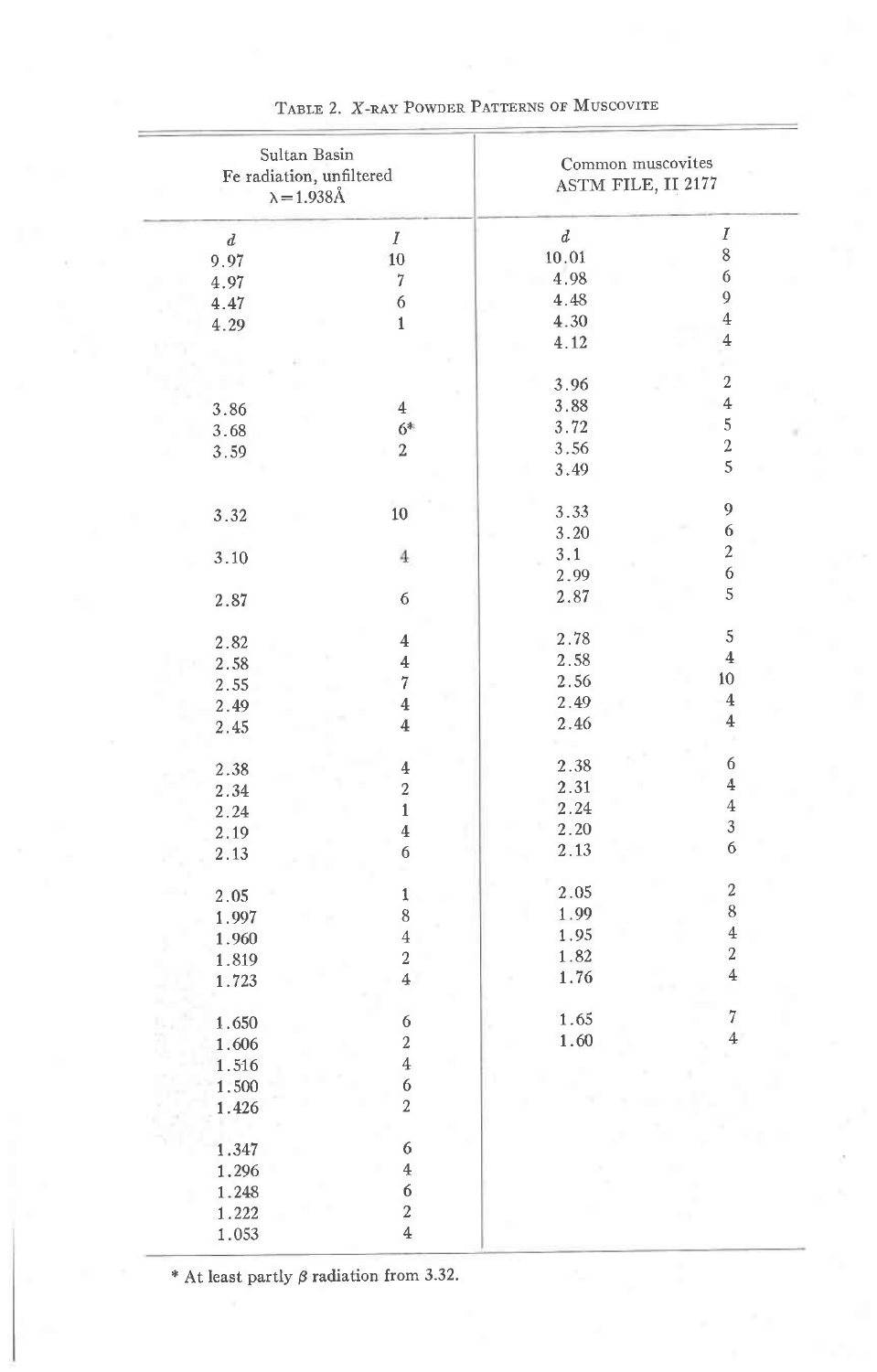illustrated in Fig. 4  $(b)$ , was also checked in this manner with similar results. No significant difierences between corresponding Weissenberg patterns of areas with small 2Y and large 2Y could be detected. The



Frc. 4. Laue photographs.

- $(a)$ . Beam in the axial plane at  $85^{\circ}$  to the cleavage plane.
- (b). Beam normal to the cleavage plane.
- (c). Beam in the axial plane at  $95^{\circ}$  to the cleavage plane.



FIG. 5(a). First layer Weissenberg photograph. Rotation about [110] for area with  $2V=3^\circ$ .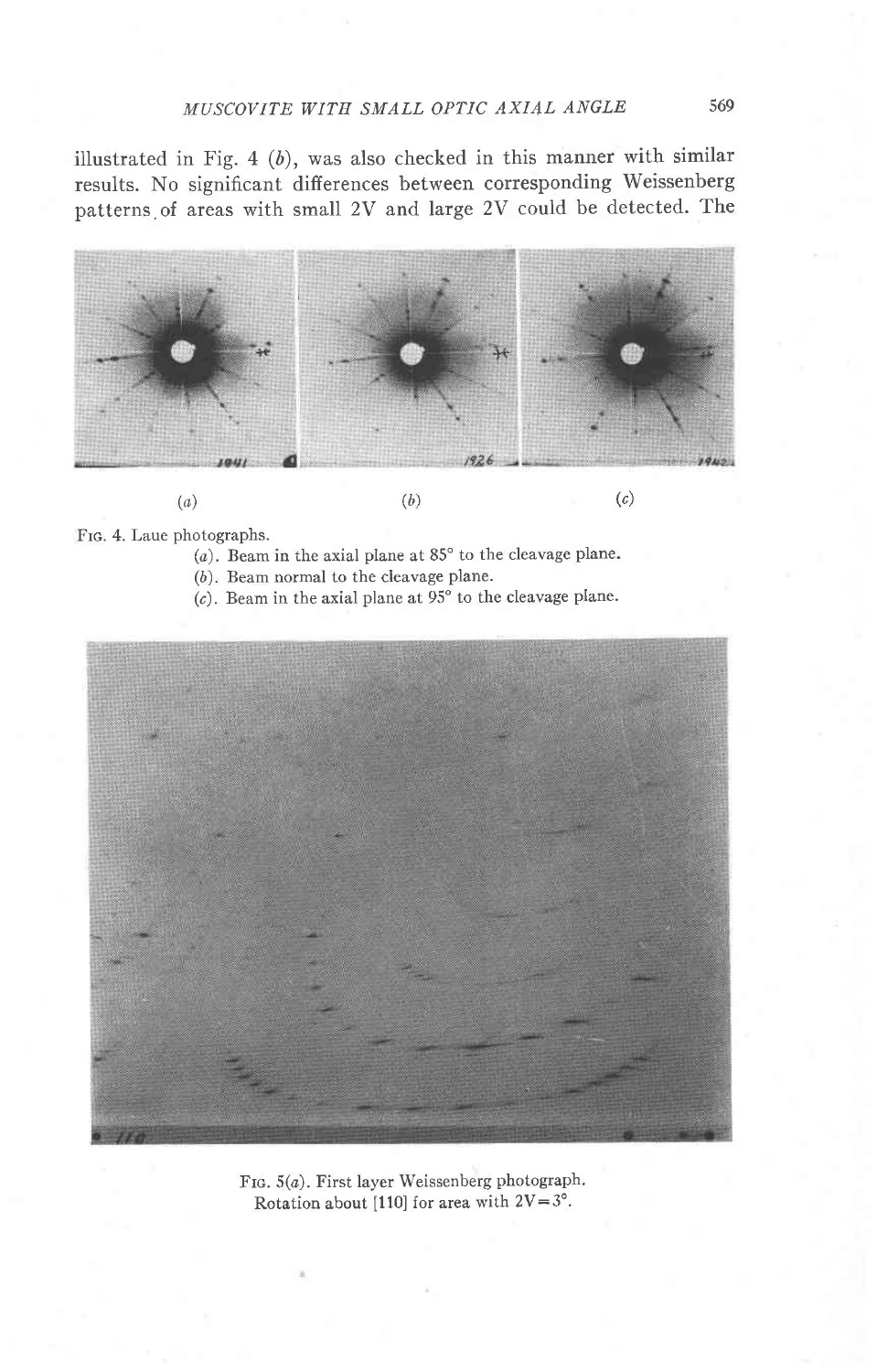x-ray symmetry, based on the symmetry of the individual Weissenberg patterns, was  $C_{2h}$  or  $D_{3d}$ . If the differences in diffuseness between Weissenberg patterns are neglected, a threefold axis is demonstrated and the Laue symmetry is  $D_{3d}$ . If, as we prefer, the optic axial angle of 12° is not ascribed to strain and the differences in diffuseness are not neglected, the Laue symmetry must be taken as  $C_{2h}$  with the structure very close to trigonal.



Ftc. 5(b). First layer Weissenberg photograph. Rotation about [100] for area with  $2V=3^\circ$ .

If  $\beta$  is exactly 90° and the lattices of single muscovite layers are exactly trigonal, Weissenberg pictures about  $[hk0]$  of a muscovite crystal twinned on composition plane (001) would corsist of patterns of the untwinned parts exactly superposed with no doubling or diffusing of spots and with no extra spot positions. The only effect of twinning on the pictures would be a superposition of spots and an averaging of the intensities so that dissimilarities between patterns around such axes at  $120^{\circ}$  to each other would be minimized and, with equal amounts of twins at all  $60^{\circ}$  angles, dissimilarities would be eliminated. Actually the differences found in the Weissenberg photographs made at angles of 60° were very slight for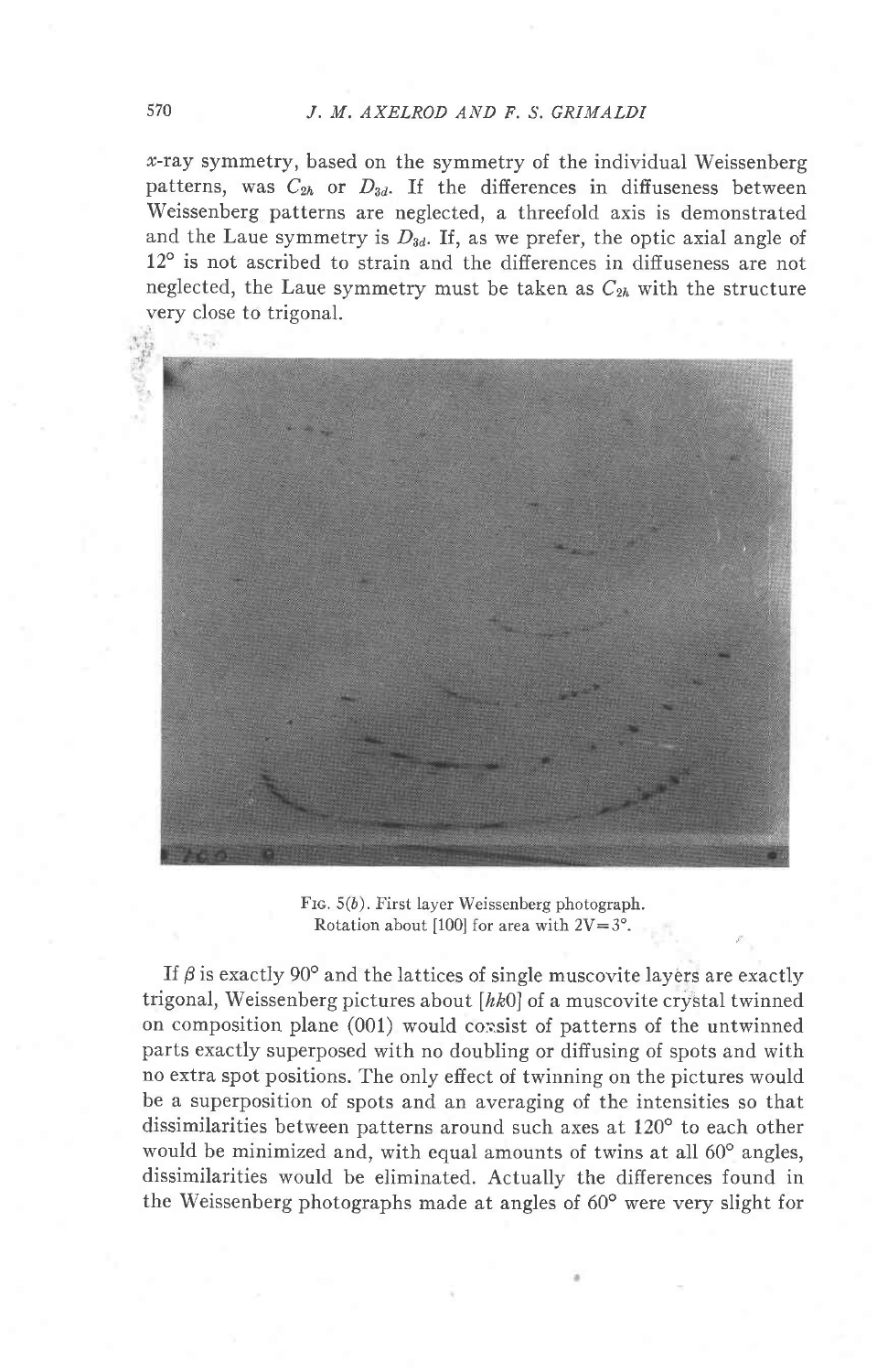fragments with larger 2V as well as with small 2V. The amount of difiuseness along  $(h_a k_a)$  curves was small compared to that shown by some micas described by Hendricks. There was much more diffuseness not along  $(h_q k_q l)$  curves due to distortion (the corrugation) which appeared on the Weissenberg films mainly as streaks parallel to the rotation axis.



FIG.  $5(c)$ . First layer Weissenberg photograph. Rotation about [1 $\overline{10}$ ] for area with  $2V=3^\circ$ .

Such distortion or diffuseness would be evident in a Laue pattern as asterism and probably accounts for most of the asterism found on the Laue photographs.

Indexing of the patterns showed all reflections with  $h+k$  odd were absent, (00l) with  $l \neq 3n$  was absent, and only a few weak reflections for  $(h \cdot 3n \cdot l)$  with  $h+l=3n$  were present. For a hexagonal description, these criteria would become: K is not a fraction; for  $(00L)$ ,  $L=3n$ ; and for  $H + K = 3n$ , almost all  $H + L = 3n$ ; but they would not include that  $H-K+L=3n$ . Also the twofold axis is parallel to the shortest identity distance in the cleavage plane.

If the mica were described as trigonal, the cell dimensions would be the same as for the monoclinic description. The possible space groups